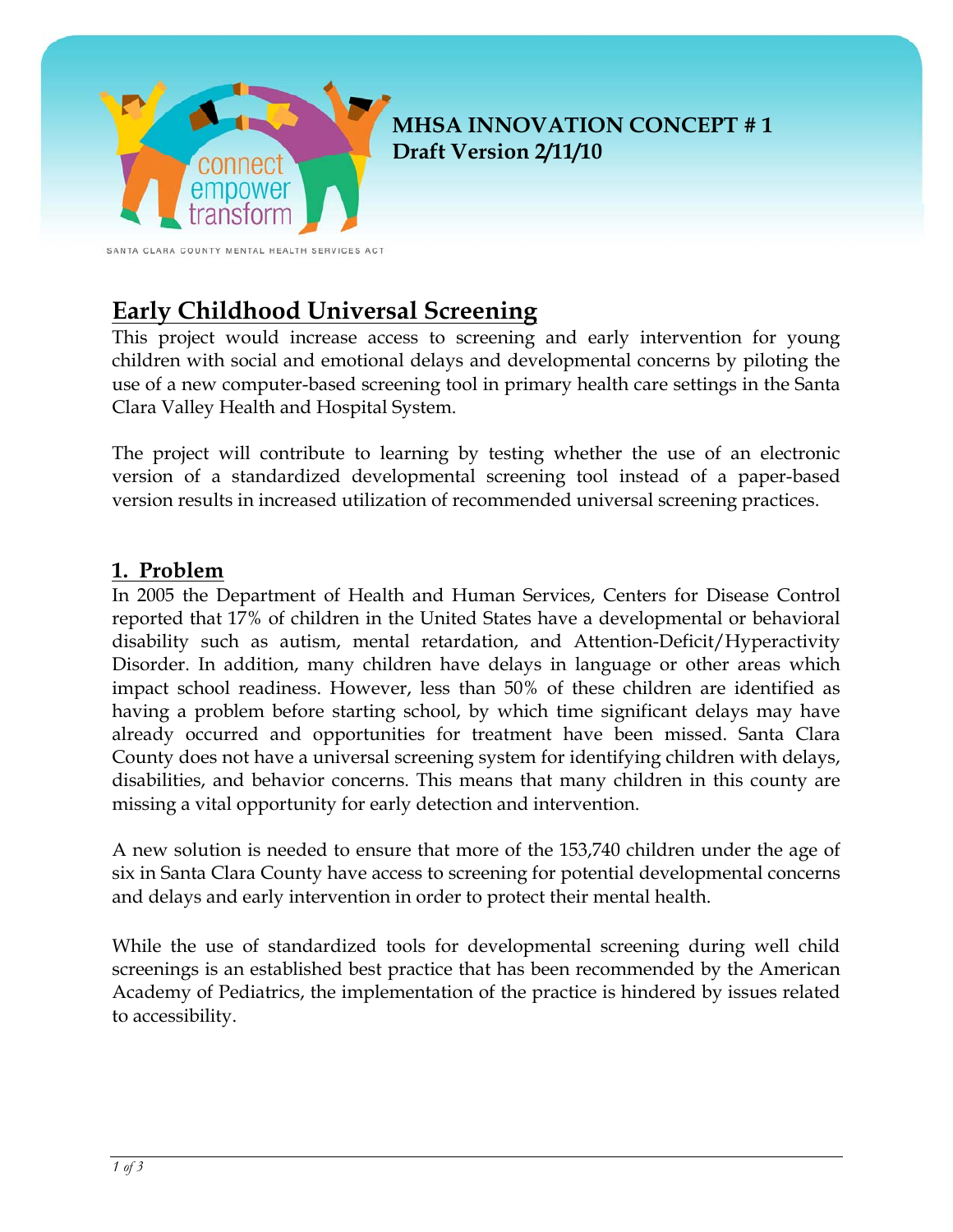# **2. Barriers**

County pediatric staff have expressed concerns about the length of time and staffing necessary to facilitate the completion of paper-based screening tools. Health care providers have until recently lacked access to convenient screening tools that are designed to be administered in a timely and effective way in a primary care setting. Electronic screening tools have only recently become available in languages other than English.

## **3. Purpose**

Of the four essential purposes for Innovation consistent with the Mental Health Services Act (MHSA) guidelines, this project seeks to increases access to early intervention services by piloting an innovative approach to identifying children with developmental delays and social and emotional concerns using electronic screening tools placed directly in one of the institutions most frequented by children and their families - pediatrician's offices.

## **4. Description of the project**

This project would pilot the innovative approach by placing computers with developmental screening software in selected outpatient clinics within the Santa Clara Valley Health and Hospital System. The screening tools to be used are the Ages and Stages Questionnaire and Ages and Stages Questionnaire: Social and Emotional (available in Spanish and English.) Parents/guardians would complete the tool prior to meeting with their child's pediatrician as part of their routine well-baby/well-child check.

The project provides a unique opportunity for parents by directly providing them with information about appropriate developmental age level tasks, areas for growth, and activities they can do with their child to strengthen the child's skills. The pediatrician is provided with computer generated screening results prior to the child's appointment and will be able to provide immediate follow-up to parents on the same day during the appointment.

The project will also include a mechanism for linkage to a developmental pediatrician or other specialist when concerns are detected. In addition, provisions will be made for feedback to be provided to the child's pediatrician about results of specialized evaluations and early intervention services accessed by the child's family.

## **5. Contribution to Learning**

The project will contribute to learning by testing whether the use of an electronic version of a standardized developmental screening tool instead of a paper-based version results in increased utilization of recommended universal screening practices.